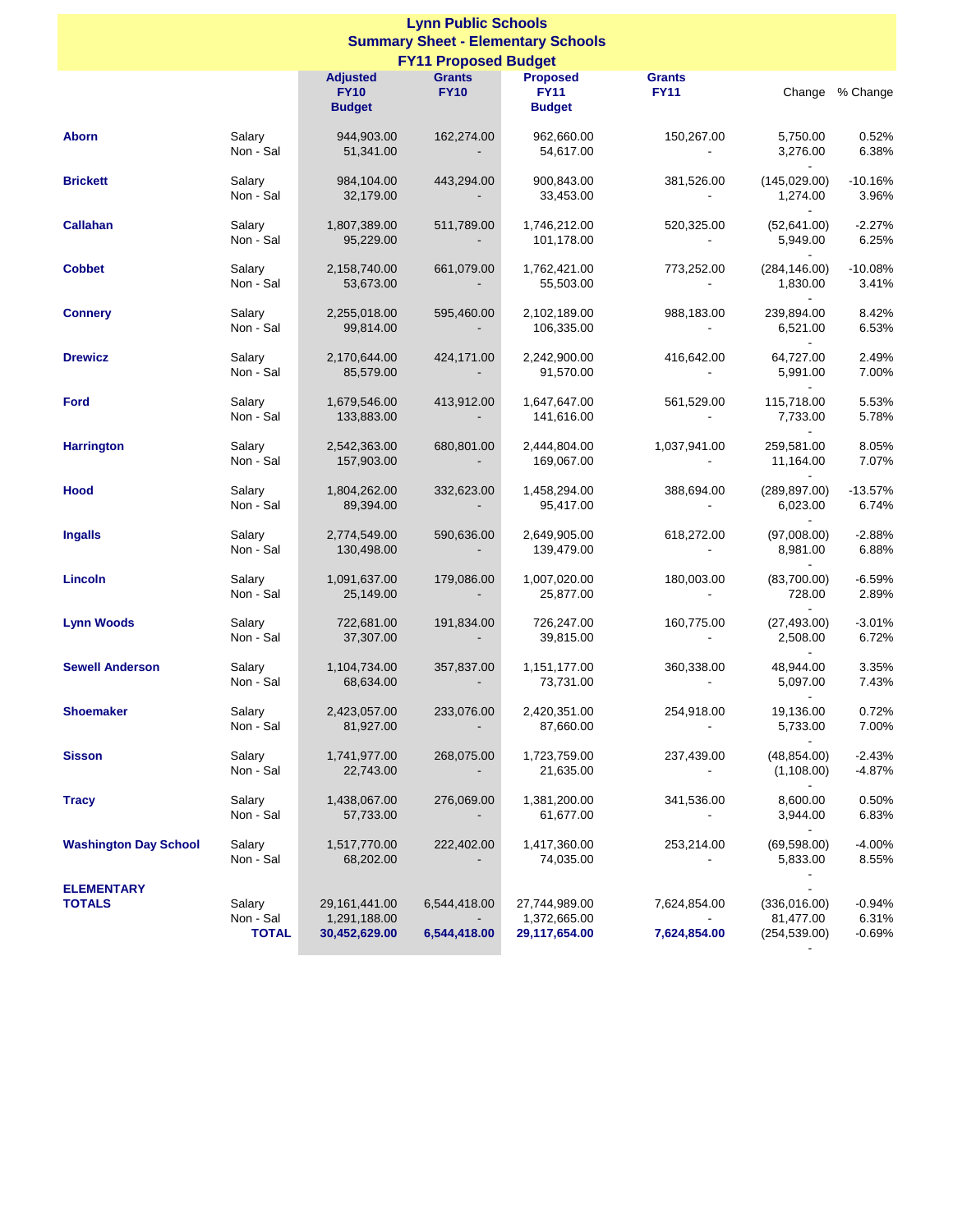| <b>Lynn Public Schools</b><br><b>Summary Sheet - Secondary Schools</b><br><b>FY11 Proposed Budget</b> |                                     |                                                 |                              |                                                 |                              |                                              |                               |  |
|-------------------------------------------------------------------------------------------------------|-------------------------------------|-------------------------------------------------|------------------------------|-------------------------------------------------|------------------------------|----------------------------------------------|-------------------------------|--|
|                                                                                                       |                                     | <b>Adjusted</b><br><b>FY10</b><br><b>Budget</b> | <b>Grants</b><br><b>FY10</b> | <b>Proposed</b><br><b>FY11</b><br><b>Budget</b> | <b>Grants</b><br><b>FY11</b> | Change                                       | % Change                      |  |
| <b>Breed MS</b>                                                                                       | Salary<br>Non - Sal                 | 5,550,315.00<br>354,662.00                      | 845,504.00                   | 5,633,636.00<br>382,923.00                      | 785,464.00                   | 23,281.00<br>28,261.00                       | 0.36%<br>7.97%                |  |
| <b>Marshall MS</b>                                                                                    | Salary<br>Non - Sal                 | 4,800,963.00<br>212,400.00                      | 700,411.00                   | 4,790,030.00<br>228,572.00                      | 703,052.00                   | (8,292.00)<br>16,172.00<br>$\sim$            | $-0.15%$<br>7.61%             |  |
| <b>Pickering MS</b>                                                                                   | Salary<br>Non - Sal                 | 3,511,983.00<br>123,201.00                      | 378,284.00                   | 3,582,873.00<br>131,462.00                      | 315,953.00                   | 8,559.00<br>8,261.00                         | 0.22%<br>6.71%                |  |
| <b>Classical HS</b>                                                                                   | Salary<br>Non - Sal                 | 6,342,524.00<br>502,863.00                      | 304,692.00                   | 6,486,190.00<br>542,373.00                      | 305,573.00                   | 144,547.00<br>39,510.00                      | 2.17%<br>7.86%                |  |
| <b>English HS</b>                                                                                     | Salary<br>Non - Sal                 | 7,888,897.00<br>450,864.00                      | 356,878.00                   | 7,739,617.00<br>480,797.00                      | 358,111.00                   | (148, 047.00)<br>29,933.00                   | $-1.80%$<br>6.64%             |  |
| <b>LVTI HS</b>                                                                                        | Salary<br>Non - Sal                 | 7,274,683.00<br>1,109,940.00                    | 423,825.00                   | 6,927,004.00<br>1,186,576.00                    | 507,372.00                   | (264, 132.00)<br>76,636.00                   | $-3.43%$<br>6.90%             |  |
| <b>Fecteau-Leary Jr Sr HS</b>                                                                         | Salary<br>Non - Sal                 | 1,883,288.00<br>289,913.00                      | 104,210.00                   | 1,590,627.00<br>313,057.00                      | 25,000.00                    | (371, 871.00)<br>23,144.00                   | $-18.71%$<br>7.98%            |  |
| <b>Fecteau-Leary Day School</b>                                                                       | Salary<br>Non - Sal                 | 179,641.00                                      | 259,472.00                   | 334,072.00                                      | 219,451.00                   | 114,410.00                                   | 26.05%                        |  |
| <b>LEEP</b>                                                                                           | Salary<br>Non - Sal                 | 257,759.00<br>17,904.00                         |                              | 257,759.00<br>17,904.00                         |                              |                                              |                               |  |
| <b>SECONDARY</b><br><b>TOTALS</b>                                                                     | Salary<br>Non - Sal<br><b>TOTAL</b> | 37,690,053.00<br>3,061,747.00<br>40,751,800.00  | 3,373,276.00<br>3,373,276.00 | 37,341,808.00<br>3,283,664.00<br>40,625,472.00  | 3,219,976.00<br>3,219,976.00 | (501, 545.00)<br>221,917.00<br>(279, 628.00) | $-1.22%$<br>7.25%<br>$-0.63%$ |  |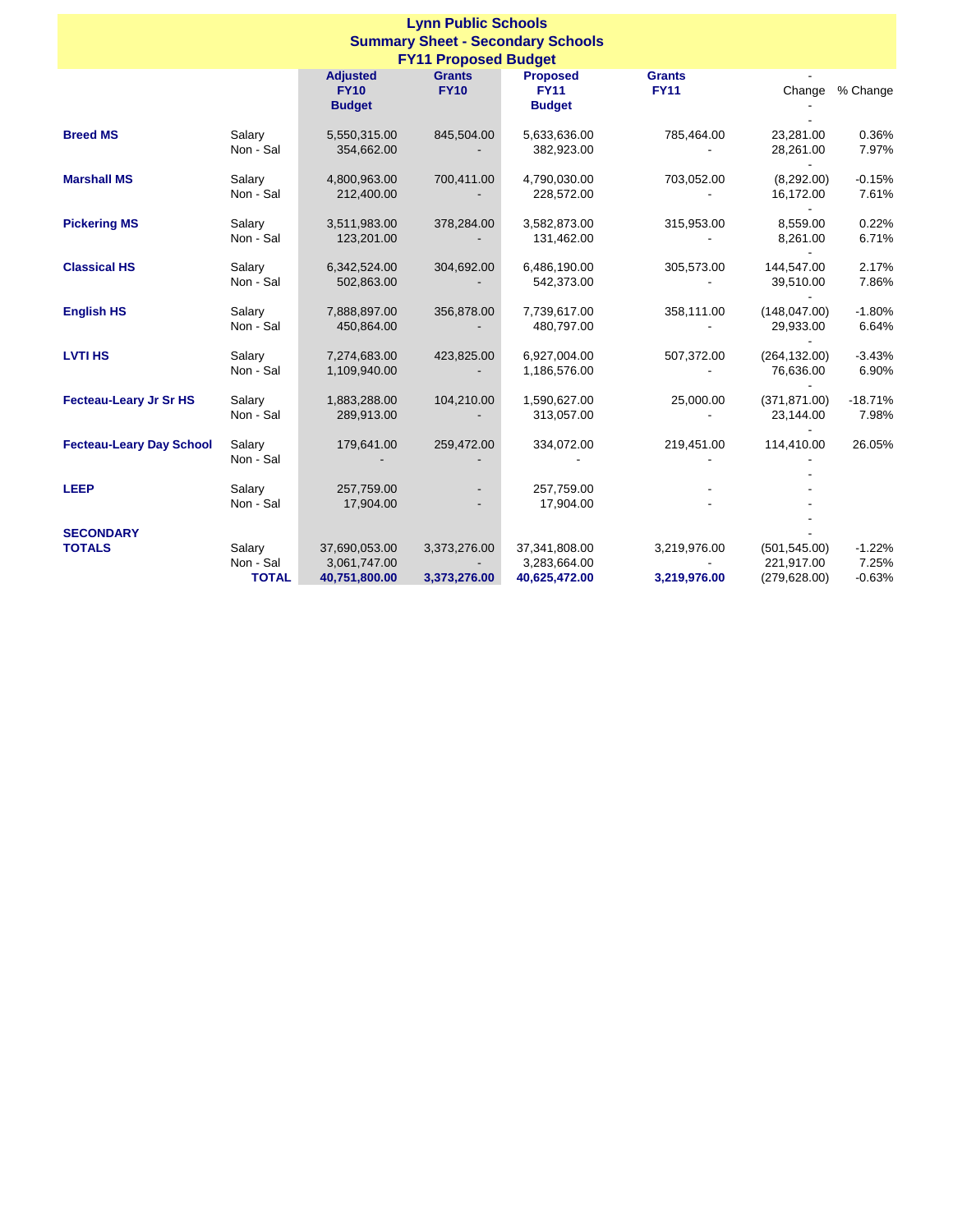| <b>Lynn Public Schools</b><br><b>Summary Sheet - Support Services</b> |                                     |                                                   |                                                      |                                                 |                                              |                                                         |                                  |  |  |
|-----------------------------------------------------------------------|-------------------------------------|---------------------------------------------------|------------------------------------------------------|-------------------------------------------------|----------------------------------------------|---------------------------------------------------------|----------------------------------|--|--|
| <b>FY11 Proposed Budget</b>                                           |                                     |                                                   |                                                      |                                                 |                                              |                                                         |                                  |  |  |
|                                                                       |                                     | <b>Adjusted</b><br><b>FY10</b><br><b>Budget</b>   | <b>Grants</b><br><b>FY10</b>                         | <b>Proposed</b><br><b>FY11</b><br><b>Budget</b> | <b>Grants</b><br><b>FY11</b>                 |                                                         | Change % Change                  |  |  |
| <b>Sped</b>                                                           | Salary<br>Non - Sal                 | 4,606,046.00<br>11,825,252.00                     | 1,468,542.00<br>1,837,033.00                         | 4,625,977.00<br>12,976,859.00                   | 1,302,859.00<br>1,324,746.00                 | (145, 752.00)<br>639,320.00<br>$\overline{\phantom{a}}$ | $-2.40%$<br>4.68%                |  |  |
| <b>ELL</b>                                                            | Salary<br>Non - Sal                 | 389,845.00<br>40,338.00                           | $\overline{\phantom{a}}$                             | 391,110.00<br>60,338.00                         |                                              | 1,265.00<br>20,000.00                                   | 0.32%<br>49.58%                  |  |  |
| <b>Health</b>                                                         | Salary<br>Non - Sal                 | 917,528.00<br>57,708.00                           | 95,612.00                                            | 924,347.00<br>57,708.00                         | 96,140.00                                    | 7,347.00                                                | 0.73%                            |  |  |
| <b>Fine Arts</b>                                                      | Salary<br>Non - Sal                 | 1,442,890.00<br>61,877.00                         |                                                      | 1,837,127.00<br>61,877.00                       |                                              | 394,237.00                                              | 27.32%                           |  |  |
| <b>P.I.C.</b>                                                         | Salary<br>Non - Sal                 | 399,944.00<br>11,106.00                           | 30,000.00                                            | 400,744.00<br>11,106.00                         | 30,000.00                                    | 800.00                                                  | 0.19%                            |  |  |
| <b>Curriculum</b>                                                     | Salary<br>Non - Sal                 | 620,956.00<br>398,500.00                          | 2,110,085.00                                         | 597,936.00<br>323,500.00                        | 1,895,784.00                                 | (237, 321.00)<br>(75,000.00)                            | $-8.69%$<br>$-18.82%$            |  |  |
| <b>Technology</b>                                                     | Salary<br>Non - Sal                 | 522,461.00<br>396,965.00                          |                                                      | 557,772.00<br>246,965.00                        |                                              | 35,311.00<br>(150,000.00)                               | 6.76%<br>$-37.79%$               |  |  |
| <b>Data Processing</b>                                                | Salary<br>Non - Sal                 | 388,973.00<br>436,429.00                          | $\overline{\phantom{a}}$                             | 288,994.00<br>346,429.00                        |                                              | (99, 979.00)<br>(90,000.00)                             | $-25.70%$<br>$-20.62%$           |  |  |
| <b>Attendance</b>                                                     | Salary<br>Non - Sal                 | 274,911.00<br>18,887.00                           |                                                      | 224,583.00<br>18,887.00                         |                                              | (50, 328.00)                                            | $-18.31%$                        |  |  |
| <b>Security</b>                                                       | Salary<br>Non - Sal                 | 130,668.00<br>239,233.00                          | $\overline{\phantom{a}}$<br>$\overline{\phantom{a}}$ | 129,901.00<br>139,233.00                        | $\overline{\phantom{a}}$                     | (767.00)<br>(100,000.00)                                | $-0.59%$<br>$-41.80%$            |  |  |
| <b>Transportation</b>                                                 | Salary<br>Non - Sal                 | 127,669.00<br>484,223.00                          |                                                      | 127,869.00<br>484,223.00                        |                                              | 200.00                                                  | 0.16%                            |  |  |
| <b>Food Services</b>                                                  | Salary<br>Non - Sal                 | 1,064,328.00                                      | 129,330.00                                           | 914,528.00                                      | 129,330.00                                   | (149,800.00)                                            | $-12.55%$                        |  |  |
| <b>Finance</b>                                                        | Salary<br>Non - Sal                 | 983,112.00<br>1,861,171.00                        | $\overline{\phantom{a}}$                             | 985,983.00<br>2,014,118.00                      |                                              | 2,871.00<br>152,947.00<br>$\overline{\phantom{a}}$      | 0.29%<br>8.22%                   |  |  |
| <b>Personnel</b>                                                      | Salary<br>Non - Sal                 | 392,584.00<br>1,732,707.00                        |                                                      | 351,034.00<br>1,237,507.00                      |                                              | (41,550.00)<br>(495, 200.00)                            | $-10.58%$<br>$-28.58%$           |  |  |
| <b>Employee Benefits</b>                                              | Salary<br>Non - Sal                 | 3,592,748.00                                      |                                                      | 3,421,814.00                                    |                                              | (170, 934.00)                                           | $-4.76%$                         |  |  |
| <b>Superintendent</b>                                                 | Salary<br>Non - Sal                 | 266,784.00<br>145,571.00                          | 240,984.00                                           | 267,184.00<br>135,571.00                        | 245,340.00                                   | 4,756.00<br>(10,000.00)                                 | 0.94%<br>$-6.87%$                |  |  |
| <b>Deputy Super</b>                                                   | Salary<br>Non - Sal                 | 236,096.00<br>412,189.00                          |                                                      | 186,127.00<br>405,350.00                        |                                              | (49,969.00)<br>(6,839.00)                               | $-21.16%$<br>$-1.66%$            |  |  |
| <b>Athletics</b>                                                      | Salary<br>Non - Sal                 | 1,081,315.00<br>341,907.00                        |                                                      | 1,039,867.00<br>345,801.00                      |                                              | (41, 448.00)<br>3,894.00                                | $-3.83%$<br>1.14%                |  |  |
| <b>School Committee</b>                                               | Salary<br>Non - Sal                 | 91,295.00<br>191,749.00                           |                                                      | 91,295.00<br>191,749.00                         |                                              |                                                         |                                  |  |  |
| <b>SUPPORT SERVICES</b><br><b>TOTALS</b>                              | Salary<br>Non - Sal<br><b>TOTAL</b> | 17,530,153.00<br>18,655,812.00<br>36, 185, 965.00 | 4,074,553.00<br>1,837,033.00<br>5,911,586.00         | 17,364,192.00<br>19,057,221.00<br>36,421,413.00 | 3,699,453.00<br>1,324,746.00<br>5,024,199.00 | (541,061.00)<br>(110, 878.00)<br>(651,939.00)           | $-2.50%$<br>$-0.54%$<br>$-1.55%$ |  |  |